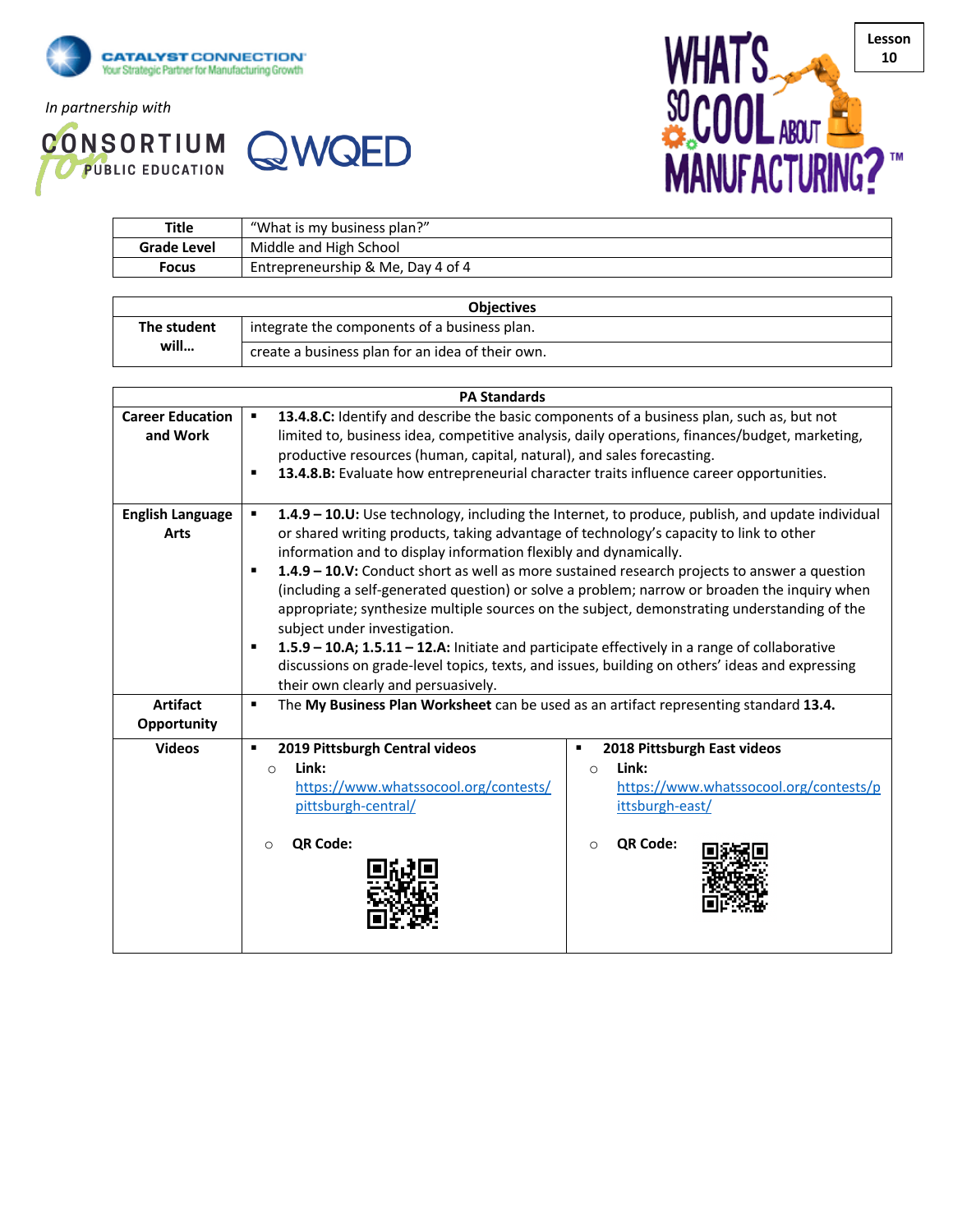| <b>Lesson Plan</b> |                                                   |                                                                                                                               |  |
|--------------------|---------------------------------------------------|-------------------------------------------------------------------------------------------------------------------------------|--|
|                    |                                                   | <b>Materials Needed</b>                                                                                                       |  |
|                    |                                                   |                                                                                                                               |  |
| $\bullet$          | Business Plan Worksheet (from Day 2)              |                                                                                                                               |  |
| $\bullet$          | Designing My Business Idea Worksheet (from Day 3) |                                                                                                                               |  |
|                    | My Business Plan Worksheet                        |                                                                                                                               |  |
|                    | Internet access                                   |                                                                                                                               |  |
|                    |                                                   | "What's So Cool About Manufacturing?" videos                                                                                  |  |
|                    |                                                   | <b>Prior Knowledge</b>                                                                                                        |  |
| $\bullet$          | <b>Business Plans</b>                             |                                                                                                                               |  |
|                    | $\circ$                                           | In order to properly engage with this lesson, the teacher will need to be comfortable explaining the                          |  |
|                    |                                                   | components of a business plan.                                                                                                |  |
|                    | $\circ$                                           | The Pennsylvania Department of Education's CEW Standards lists these terms. Please see CEW                                    |  |
|                    |                                                   | 13.4.8.C.                                                                                                                     |  |
|                    | $\circ$                                           | The National Federation of Independent Business (NFIB) website outlines the seven essential sections                          |  |
|                    |                                                   | of a business plan. It is a useful tool for the teacher and students:                                                         |  |
|                    |                                                   | https://www.nfib.com/content/resources/start-a-business/7-essential-sections-of-a-business-plan-                              |  |
|                    |                                                   | 49946/                                                                                                                        |  |
|                    | $\circ$                                           | For further information on entrepreneurship, explore this website from the Network for Teaching                               |  |
|                    |                                                   | Entrepreneurship, where the eight main concepts of an entrepreneurial mindset are explored:                                   |  |
|                    |                                                   | https://www.nfte.com/wp-content/uploads/2017/07/NFTE-2016-Alumni-Survey-Report-                                               |  |
|                    |                                                   | 2.10.20171.pdf                                                                                                                |  |
|                    | Warm-Up                                           |                                                                                                                               |  |
|                    | $\circ$                                           | Create a business! [5 minutes]                                                                                                |  |
|                    |                                                   | "For 5 minutes, brainstorm what kind of business you would like to create. No matter what,                                    |  |
|                    |                                                   | keep writing down ideas and thinking outside the box for the full 5 minutes. There are no bad<br>ideas and no wrong answers." |  |
|                    | <b>Body</b>                                       |                                                                                                                               |  |
|                    | $\circ$                                           | What's my plan? [20 minutes]                                                                                                  |  |
|                    |                                                   | Using the Business Plan Worksheet and the Designing My Business Worksheet, students will                                      |  |
|                    |                                                   | complete the My Business Plan Worksheet. This can be done in small groups or individually.                                    |  |
|                    |                                                   | Prior to this lesson, students completed a business plan for a manufacturing company (the                                     |  |
|                    |                                                   | Business Plan Worksheet); today's handout is the same format but should be completed                                          |  |
|                    |                                                   | based on the student's business idea.                                                                                         |  |
|                    | O                                                 | Share [10 minutes]                                                                                                            |  |
|                    |                                                   | Students share their My Business Plan Worksheet with a peer. They can share with the entire<br>٠                              |  |
|                    |                                                   | class or in small groups. Ideally, each student will share and receive feedback from a peer                                   |  |
|                    |                                                   | based on their idea(s).                                                                                                       |  |
|                    | Closing                                           |                                                                                                                               |  |
|                    | $\circ$                                           | Reflection [3 minutes]                                                                                                        |  |
|                    |                                                   | On an exit slip, respond to this: "How do you feel about your business plan? What else do you                                 |  |
|                    |                                                   | need to make this plan feel viable? If you were continuing with this business idea, what would                                |  |
|                    |                                                   | you do next?"                                                                                                                 |  |
|                    |                                                   |                                                                                                                               |  |

<u> Tanzania (h. 1878).</u><br>Demografia

an di